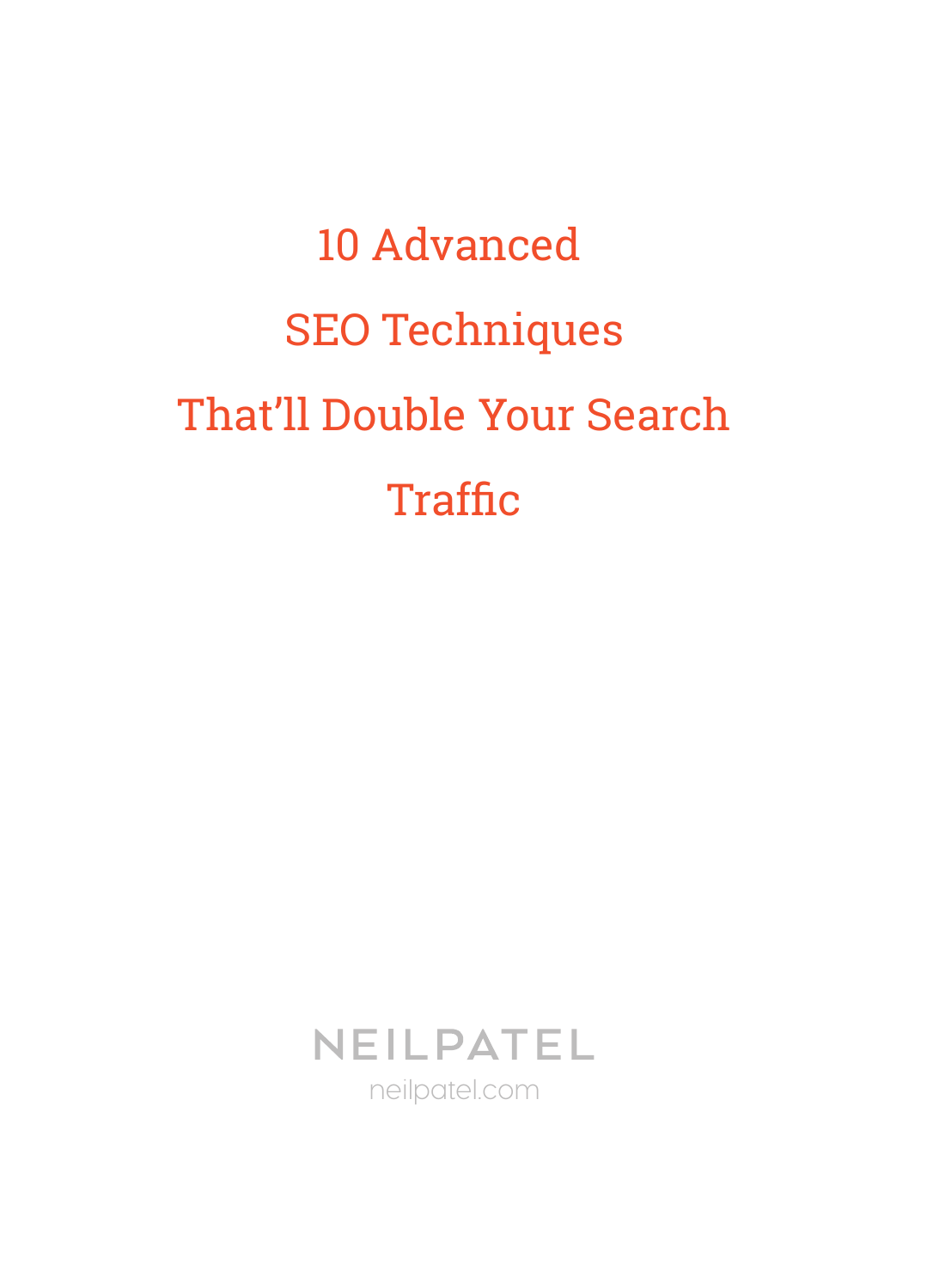Here are 10 advanced SEO techniques that you can implement right away to increase your visitor numbers, search traffic, and conversion rate.

### 01. Audit Your Site Framework

Few simple steps you can use to conduct a site audit and discover opportunities for improving your search traffic:

**Step #1:** Go to QuickSprout. Plug your site URL in the search box and click the "Log in with Google" button.

**Step #2:** Analyze your site performance. Make note of potential errors and Fix those. Use the following table as a template:

| <b>Error Type</b>  | <b>Error Page</b>               | <b>Solution</b>                            |
|--------------------|---------------------------------|--------------------------------------------|
| Title tag too long | http://mywebsite.com/inner-page | Need to reduce title below<br>70 character |
|                    |                                 |                                            |
|                    |                                 |                                            |
|                    |                                 |                                            |

### 02. Data Research Via End User Value

The objective is to get relevant data about your users interests. This is will help you to create even better content and drive more traffic.

There are several social media platforms that you can use. I personally like to use Quora.

#### **Here are the basic steps:**

**Step #1:** Go to Quora. On the homepage, type your primary keyword (e.g., blog traffic). Hit the "enter" button.

**Step #2:** Analyze the result with the most answers. Click the most interesting or relevant headline and read the answers from users.

**Step #3:** Extract ideas for your content.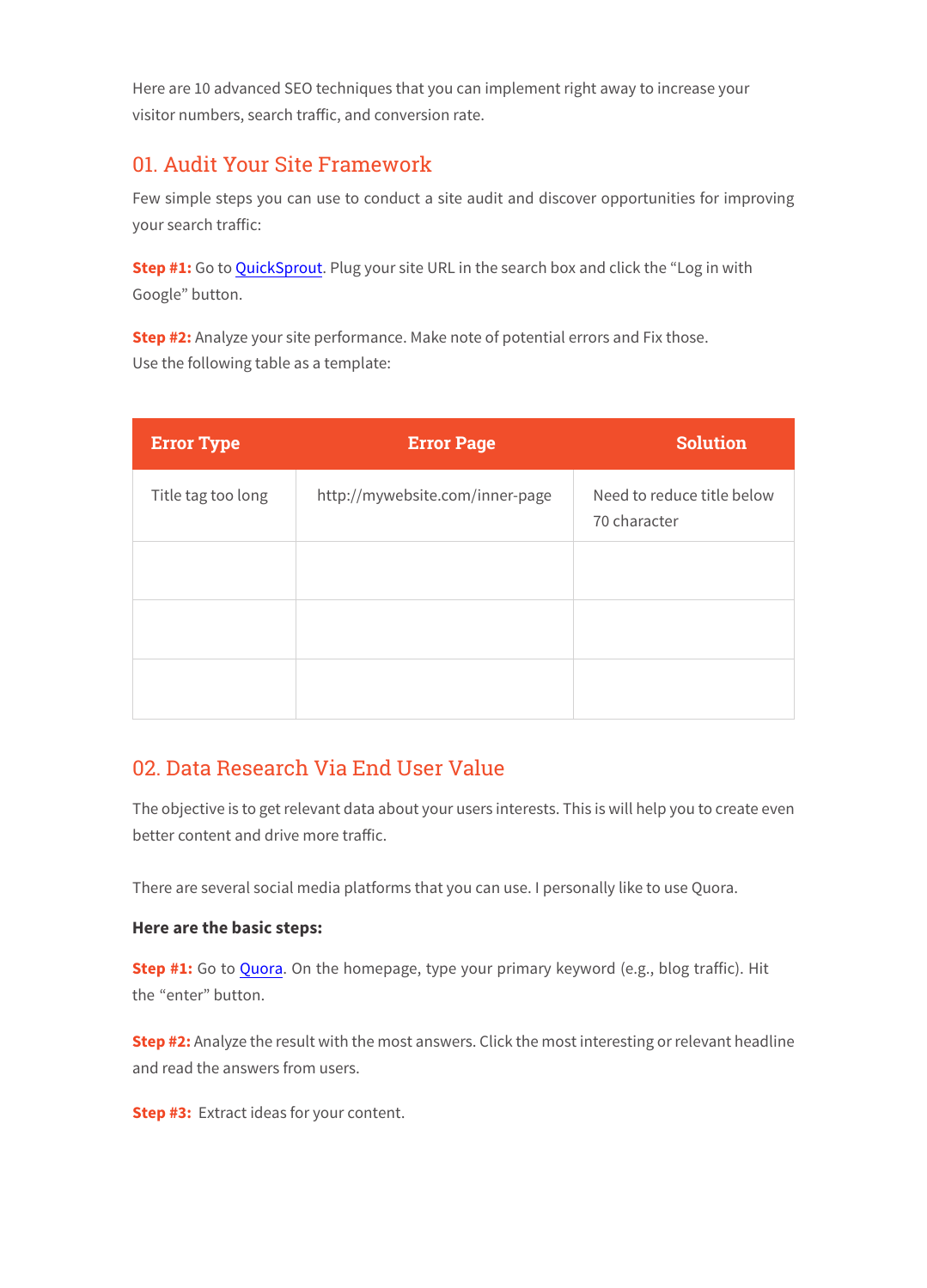#### **Other sites you can use are-**

- 1. Ubersuggest
- 2. Linkedin Groups
- 3. Forum Threads
- 4. Facebook Groups

| <b>Data Sources</b> | <b>Findings</b> |
|---------------------|-----------------|
| Quora               |                 |
| Ubersuggest         |                 |
| Linkedin Group      |                 |
| Forum Threads       |                 |
| Forum Threads       |                 |

#### 03. Create More Optimized Landing Pages

A well-designed landing page can improve your lead generation and sales. The more landing pages you create, the more gateways you open up for search traffic.

Copyblogger Media creates high-quality landing pages on popular topics. They go the extra mile with professional graphics and layout. Then they drive traffic, links, and authority to the page through press release and content marketing.

Landing pages can generate staggering income. But how to optimize your landing pages?

Use the following checklist to create an optimized landing page:

- $\triangleright$  Pick a long-tail keyword. For example: SEO copywriting.
- Use Optimizepress or another landing page creator for WordPress.
- $\boxtimes$  Add fresh content to your landing page.
- $\boxtimes$  Make landing page content useful.
- $\boxtimes$  Make a good looking headline, hen the subtitle, the bullet points, and so on.
- Design is King, so design your page nicely.
- $\boxtimes$  Build links to your landing page.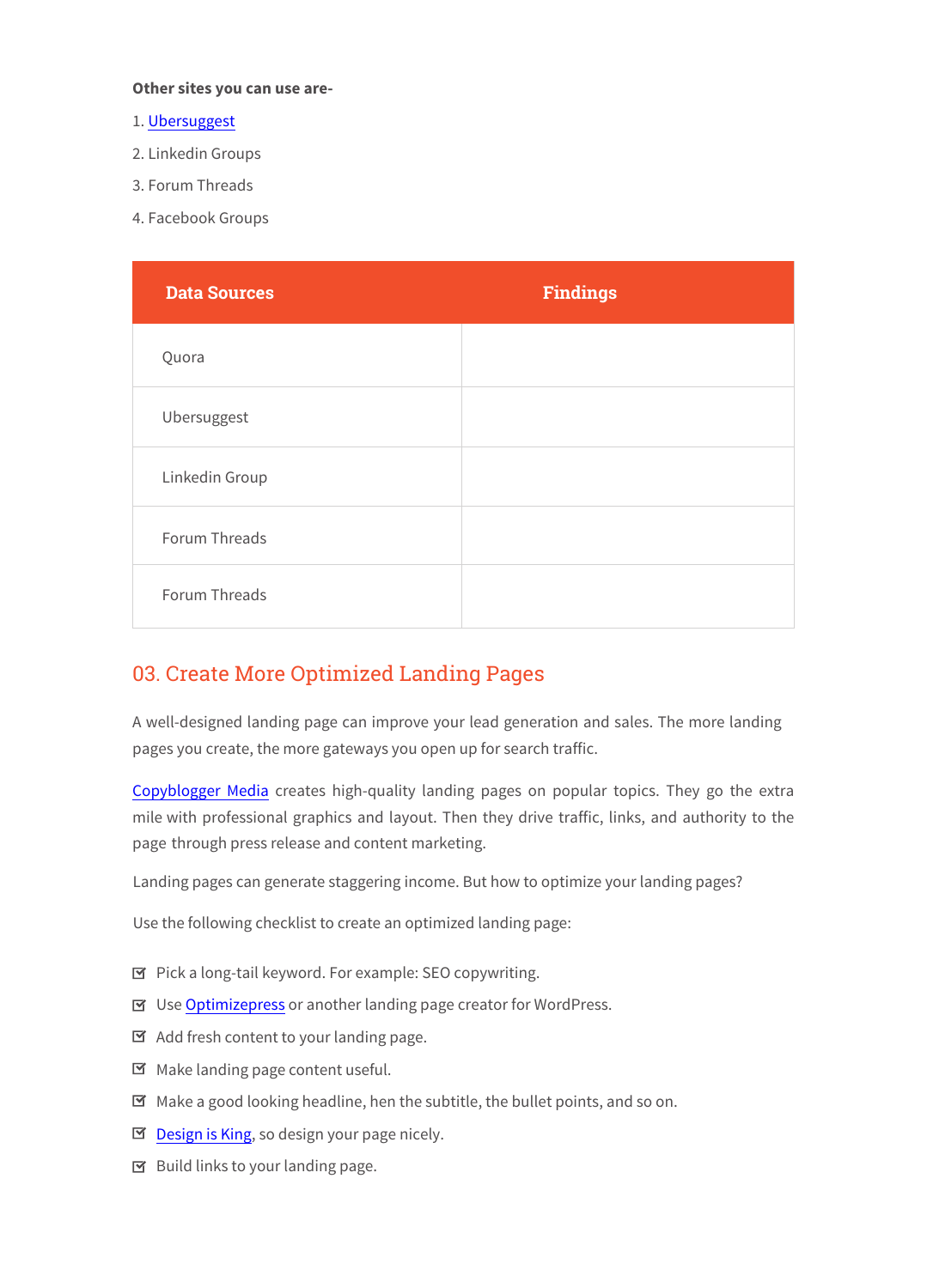## 04. Make Your Site Responsive and Mobile-Friendly

It's projected that in 2015, mobile shoppers will spend up to \$25 billion. Mobile users are ardent shoppers, maybe because they can make purchases from anywhere. It's more difficult for desktop users. That's why 220 million retailers plan to invest in and learn about mobile advertising this year.

All these statistics are pointing to one thing: there is tremendous potential for increased search traffic in making your site mobile-friendly.

If you're looking for a step-by-step tutorial for making your site responsive to any mobile device or platform, see Building Your Mobile-Friendly Site.

### 05. Double Your Infographic Power

One of the simplest ways to double your search traffic is through infographics. Here's how:

i) Create your infographics: You can use visual.ly or other infographics tools. Better yet, go to Dribbble and find a professional infographic designer.

ii) Write fresh content based on your infographic: For example, if your infographic is titled "10 ways to make your site load faster".

iii) Submit your infographics to the top 20 infographics directories.

**Note:** Focus on quality links over quantity of links to avoid a Google penalty. That way you'll improve your search traffic and sustain your rankings.

# 06. Implement Latent Semantic Indexing (LSI)

A few guidelines when you're targeting LSI keywords:

- $\bullet$  Find LSI keywords that mean the same as the main keyword, but with different spelling and structure.
- $\bullet$  Don't over-optimize for LSI keywords or else you could get penalized. Only use them where necessary and make sure your copy flows naturally.
- Write in a natural tone. Make sure that the LSI keywords don't override the main keywords that you want to rank. The LSI key phrases are only there to give additional meaning to your content and to help Google understand what topic you're writing about.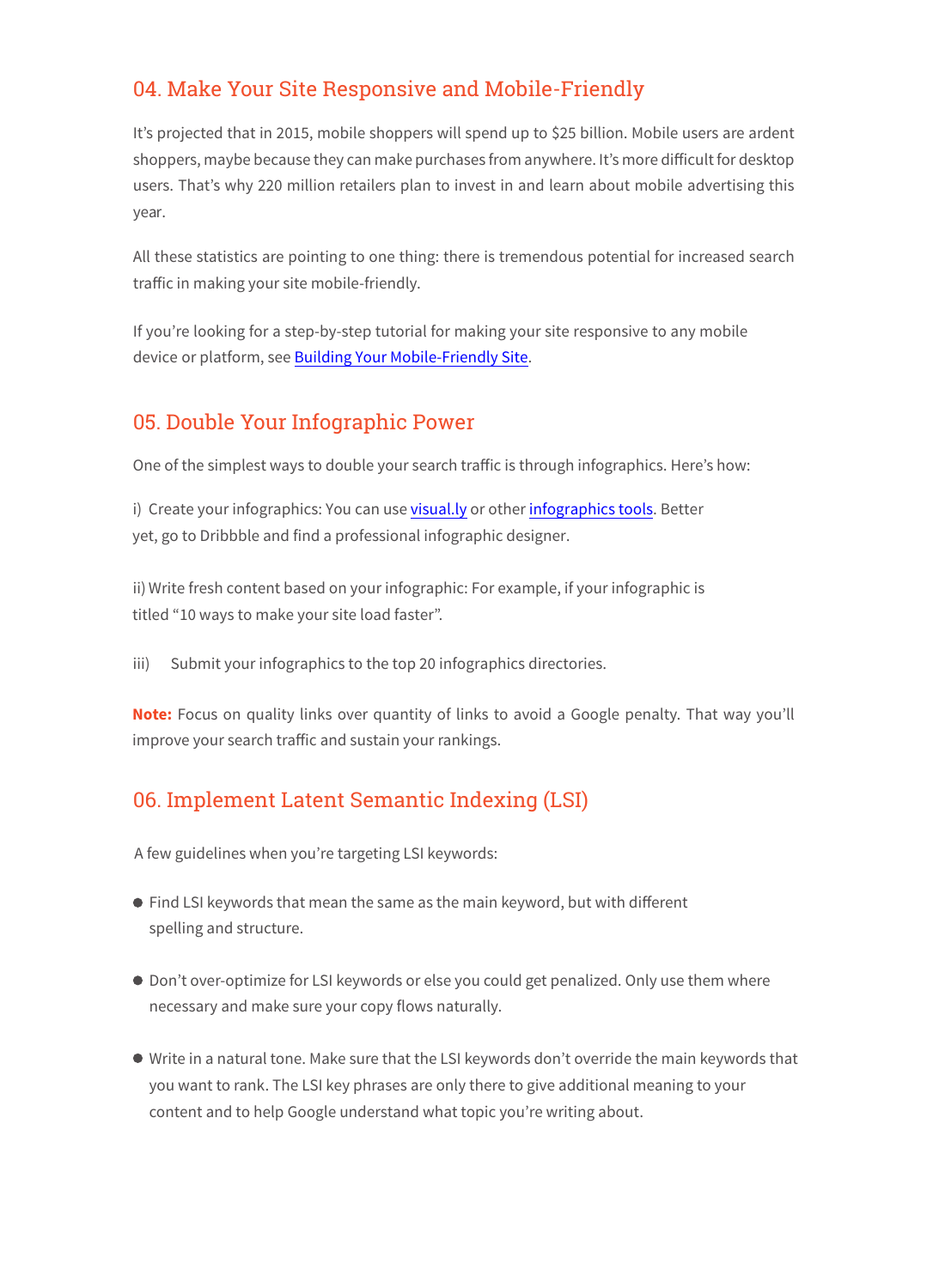## 07. Spy and Target Competitor's Live Keywords

Here's how to pinpoint your competitor's live keywords:

**Step #1:** Go to SEMrush. Plug your competitor's site URL (e.g., boostblogtraffic.com) into the search box, set the country to U.S., then click the green "search" button.

**Step #2:** Analyze live keywords.

You can also use Backlinkwatch.com, to find competitor link sites and blogs.

Here is a live keyword that Boostblogtraffic.com is ranking for:

| <b>Competitor Keywords</b> | <b>Ranking page URL</b> |
|----------------------------|-------------------------|
| blogs that make money      |                         |
|                            |                         |
|                            |                         |

### 08. Leverage Authoritative Social Platforms

You can leverage the power of authoritative platforms such as **Docstoc**, **Slideshare**, **Blogger**, **Quora**.

These sites give you the opportunity to improve your search rankings, as well as build a following, within a short period of time.

If you'd like to leverage Slideshare as a search traffic booster, here are the basic steps you should take:

**Step #1: Find a trending topic-** simply selecting a keyword and creating a top-notch slideshow presentation doesn't always generate enough buzz.

Instead, look for and use topics or discussion topics already trending on blogs. Just as you do when looking for blog post ideas, you should identify what people are talking about right now.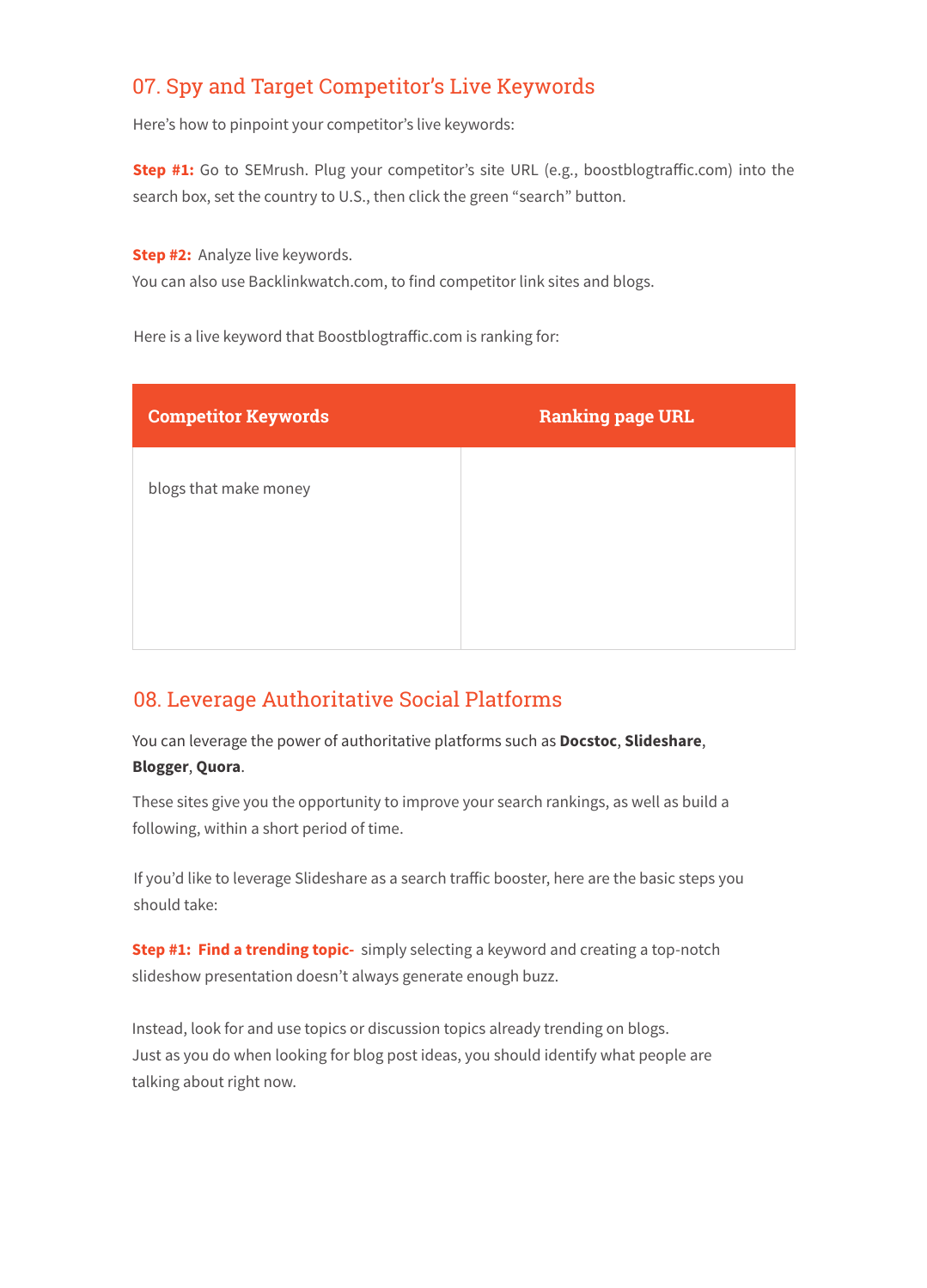**Step #2: Make outlines-** When you go through your selected article, pick out key points and create an outline for your presentation.

**Step #3: Find supporting images-** Slideshare presentations are all about using images to captivate and hold the viewer's attention. You can find free stock photos by searching Google for "free stock photos."

Gratisography is one place you can download free stock photos without copyright restrictions.

**Step #4: Study successful Slideshare presentations-** The best way to hack free search traffic and rankings is by learning from experts. Several presentations are featured on the Slideshare homepage. Study them carefully. Consider how you could improve them – using better images, for example, or incorporating statistics and data to back up facts, and so on.

**Step #5: Create your Slideshare presentation-** With all of the information you've gathered, create your presentation and try to make it better than others.

Share your presentation here for stronger authority:

- scribd
- $\bullet$  animoto

#### 09. Deep Linking to Internal Pages

Deep linking is the practice of using anchor text to link to other pages inside your blog. Before you start linking to your inner pages, you should first check to see how many inbound links go to your homepage as compared to your other pages.

**Step #1:** Go to Moz's OpenSiteExplorer. Plug your site URL into the search box, and click the "search" button.

**Step #2:** Click on "Top Pages" at the top left-hand side.

**Step #3:** Check the ratio of inbound links.

Here are a few other reasons why you should deep link to your internal pages:

- i) Improve page authority.
- ii) Make your internal pages indexable.